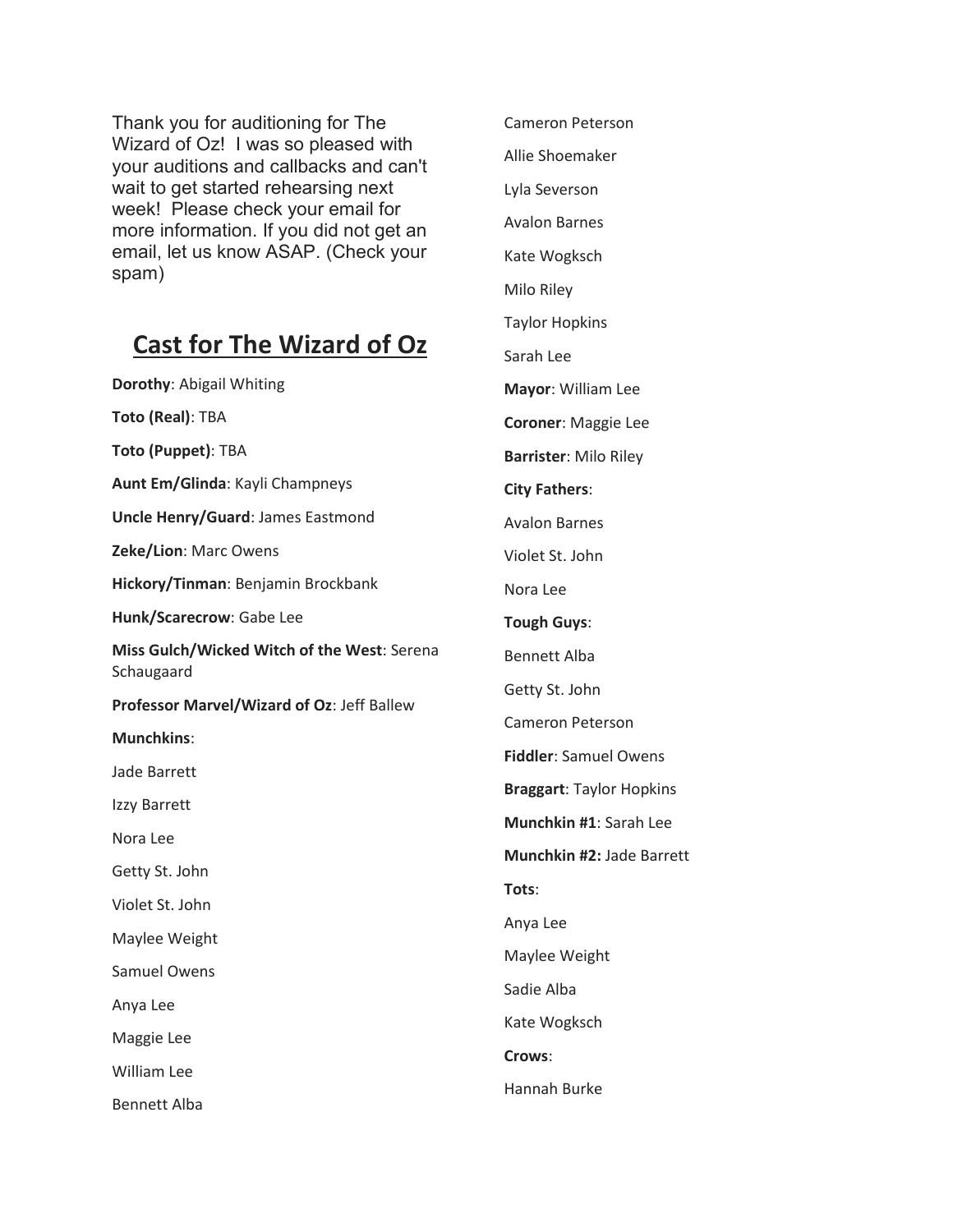| Cambry Wansgard        | Heidi Wangsgard                      |
|------------------------|--------------------------------------|
| Annabelle Lee          | Annabelle Lee                        |
| Trees:                 | Michaella Mecham                     |
| Michaella Mecham       | Kelsey Eastmond                      |
| Kelsey Eastmond        | Mary Hansen                          |
| Melissa Lee            | Alyssa Schaugaard                    |
| Ozians:                | <b>Emily Datin</b>                   |
| Jade Barrett           | Jessie Datin                         |
| Izzy Barrett           | Melissa Lee                          |
| Nora Lee               | Jacob Blackburn                      |
| Getty St. John         | <b>Alice Roberts</b>                 |
| Violet St. John        | Alayna Maestas                       |
| Maylee Weight          | <b>Beauticians:</b>                  |
| Samuel Owens           | Alyssa Schaugaard                    |
| Anya Lee               | Michaella Mecham                     |
| Maggie Lee             | Chelsea Tramell                      |
| William Lee            | <b>Polishers:</b>                    |
| <b>Bennett Alba</b>    | Lexi Dunford                         |
| Cameron Peterson       | <b>Emily Datin</b>                   |
| Allie Shoemaker        | Jacob Blackburn                      |
| Lyla Severson          | <b>Manicurists:</b>                  |
| <b>Avalon Barnes</b>   | Kelsey Eastmond                      |
| Kate Wogksch           | Jessie Datin                         |
| Milo Riley             | Melissa Lee                          |
| <b>Taylor Hopkins</b>  | <b>Winkie General: Alice Roberts</b> |
| Sarah Lee              | <b>Winkies:</b>                      |
| <b>Chelsea Tramell</b> | Annabelle Lee                        |
| Lexi Dunford           | Jessie Datin                         |
| Hannah Burke           | <b>Emily Datin</b>                   |
| Cambry Wansgard        | Jacob Blackburn                      |